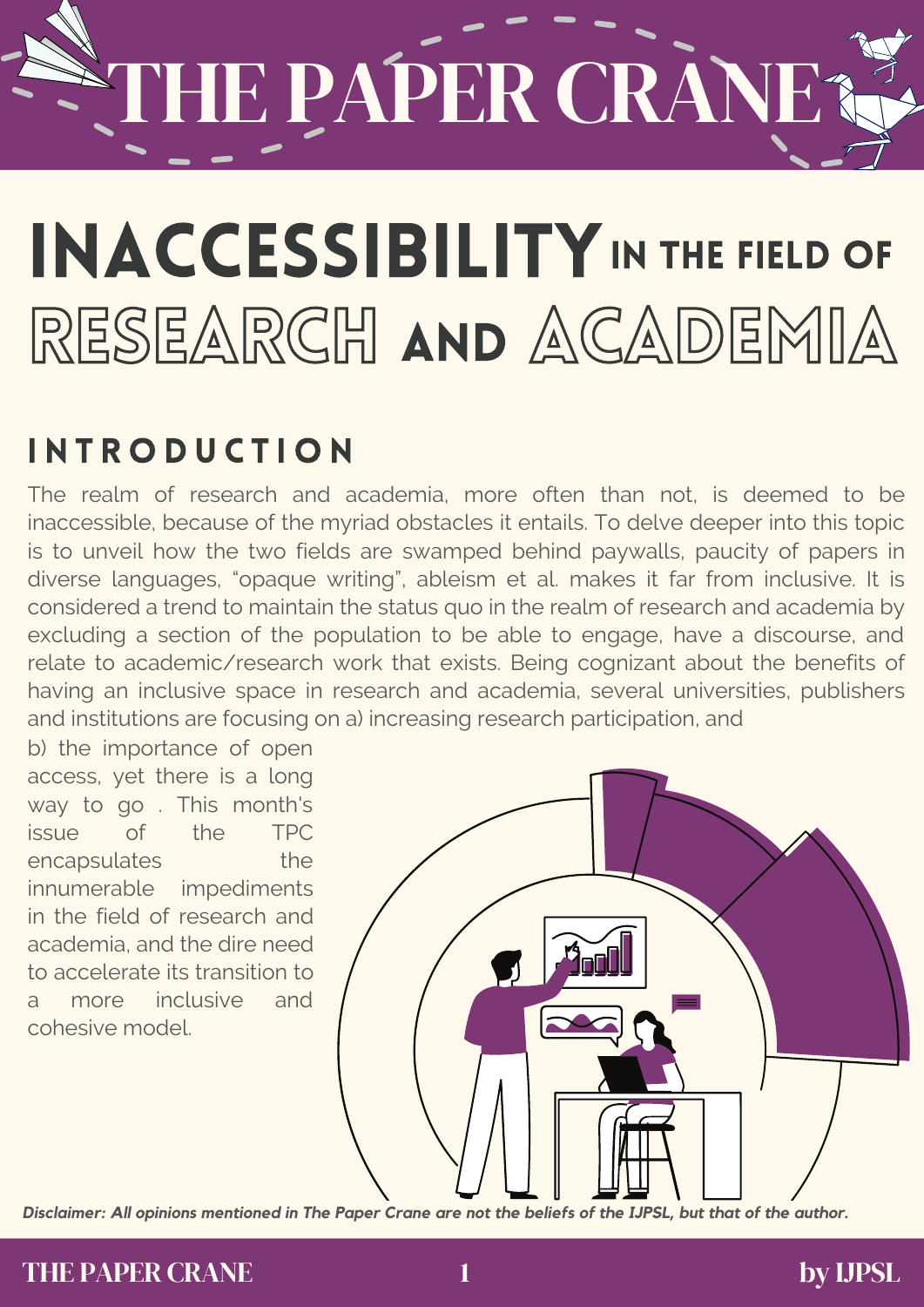### HE PAPER CRANE?



THE PAPER CRANE by UPSL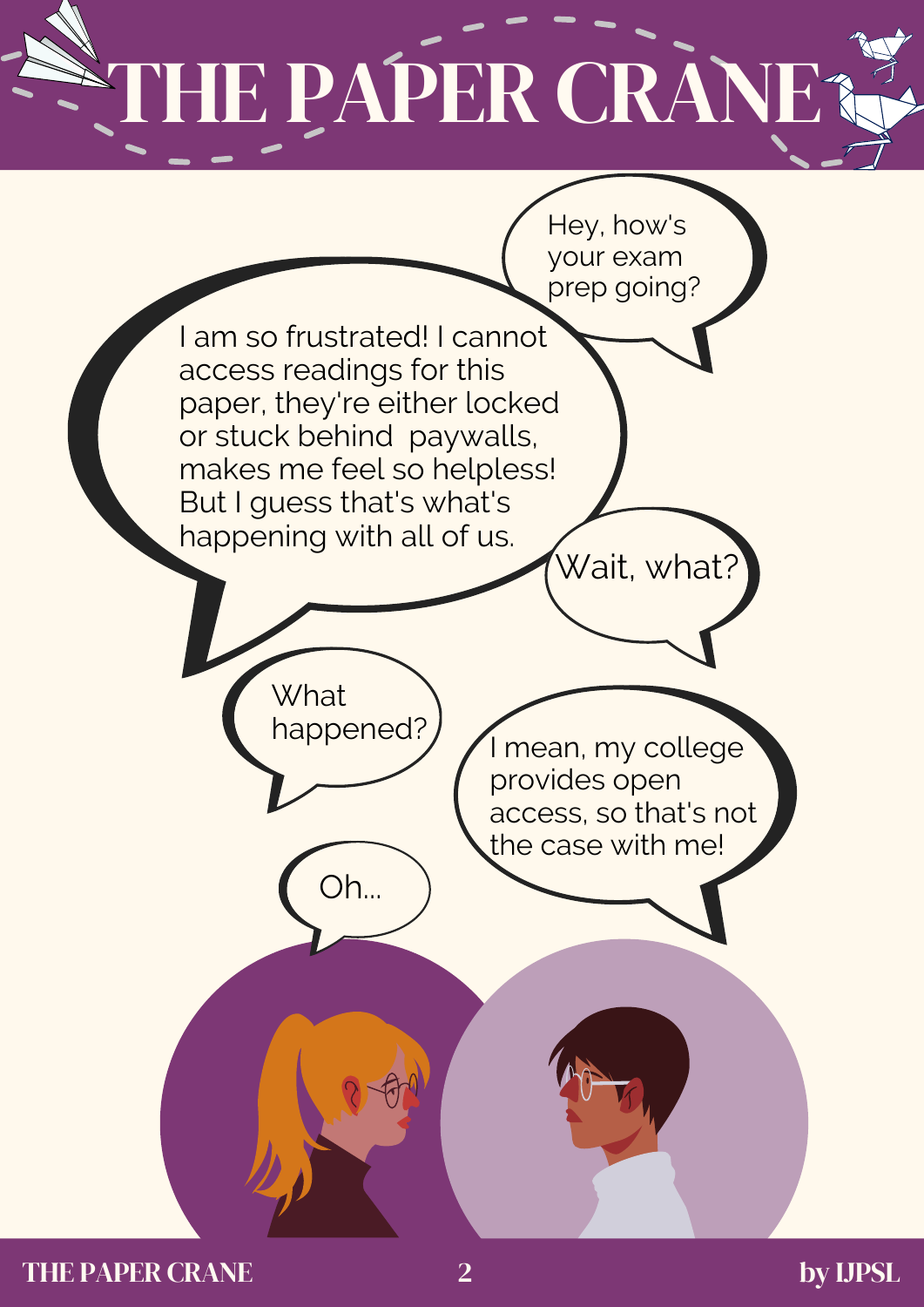# HE PAPER CRANE?

### INACCESSIBILITY IN RESEARCH AND ACADEMIA

*by Jeeval Chadha Student, University of Delhi*

Academic papers' substance is frequently indigestible due to its complication. Due to the fact that academic research is frequently hidden behind paywalls, the number of people who can connect with, debate, and react to academic work is limited and essentially stagnant. This inaccessibility reflects society's extreme inequality, resulting in disparities in intellectual, social, and economic capital, and contributes to the system's long-term sustainability. Allowing everyone access to academic research has three advantages: it improves comments and voices, which further helps to critically analyze publications, it allows individuals to develop and learn in new ways, and it increases the impact of academic research.

Money should never decide the impact of research. While a growing number of universities, publishers, and business organizations are seeing the value of Open Access in terms of expanding engagement with academic work, there is still a long path to tread. The fact that academic language is sometimes inaccessible in its written form has an influence on how it is disseminated.

By inhabiting the confluence of entertainment and academics, there is an apparent method to make research even more accessible and simpler to absorb.

Solving the problem of accessibility of academic research has far-reaching repercussions and offers a new means of revolutionizing the way people think, and more crucially, are permitted to think.



#### THE PAPER CRANE **by IJPSL**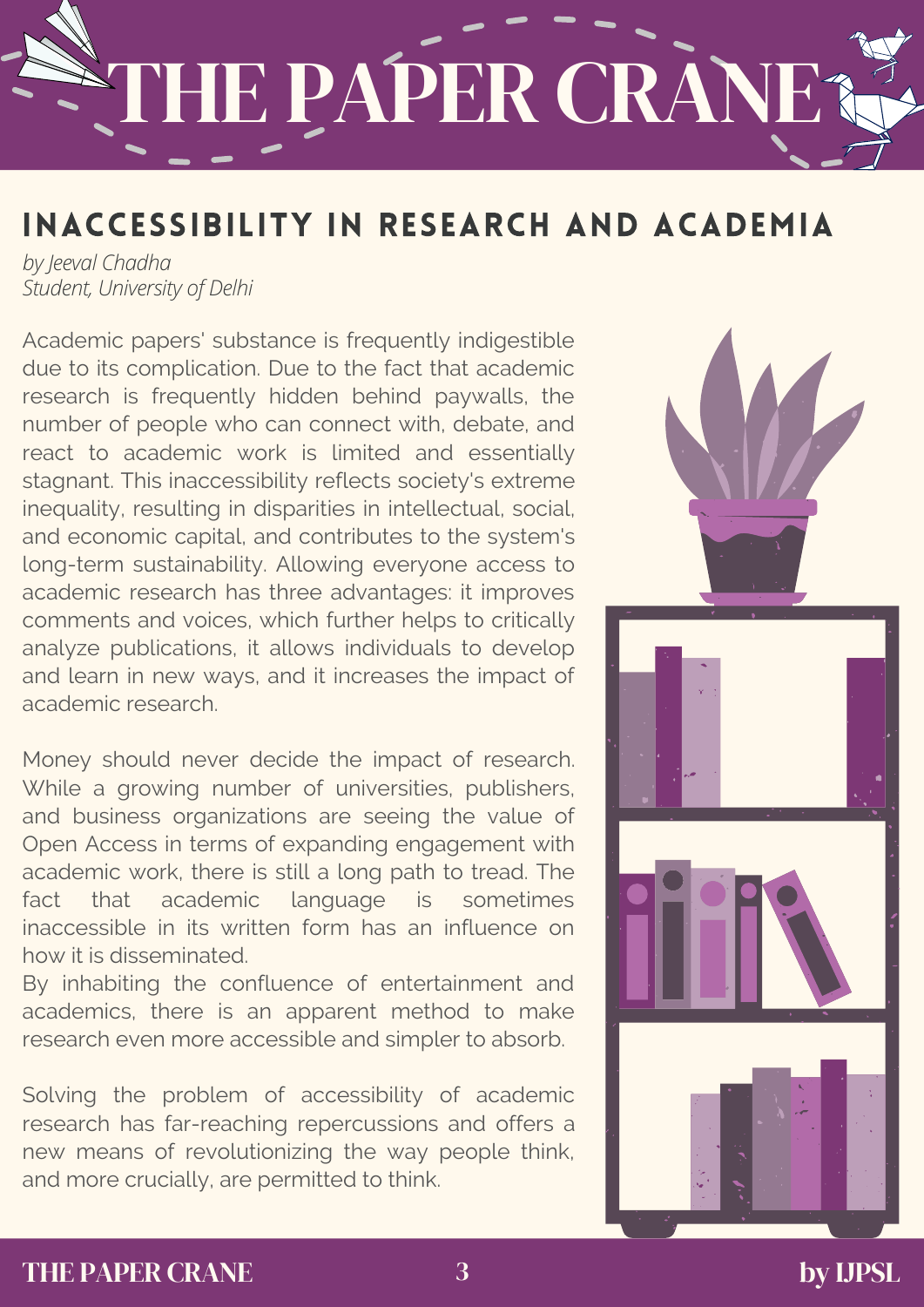# HE PAPER CRANE?

### ALAS, IT SHALL BE ACHIEVED: A FOREWORD TO DEMOCRATIZING KNOWLEDGE AND EDUCATING ALL

*by Ridhima Aneja Associate Editor at the IJPSL*

Even though the struggle of freedom in India officially lasted till 1947, it still continues till date, as we continue to lend a democratic direction and pathways for utilization of resources. We continue to fight for the reform of the education sector to democratize knowledge, and offer opportunity in real terms to citizens irrespective of all unconstitutional barriers. In a hole where no scope existed, we've struggled to democratize and banish the hierarchy to make education resources more accessible, in what also looks like a revolution, proposed and ushered in by the private sector.

The Edtech revolution, which has further been fuelled by the needs of the pandemic, has also brought into focus the involvement of the private sector in a) upholding the sector, and b) supporting the government in mass education and reforms in education regulation. Strategic actions, clearly guided with the intent of further democratizing academia and research, will further federate the institutional barriers posed to any learner and contributor across global education **frontiers** 

The sustainable development goals were instituted to largely achieve this. A clear collaboration of innovators, private sector and government agencies, powered by strong voices of individuals and sustained action towards this intent, shall prove to be path breaking and usher transformation of global governance frontiers, empowering each person to achieve his unique potential.



#### THE PAPER CRANE by UPSL